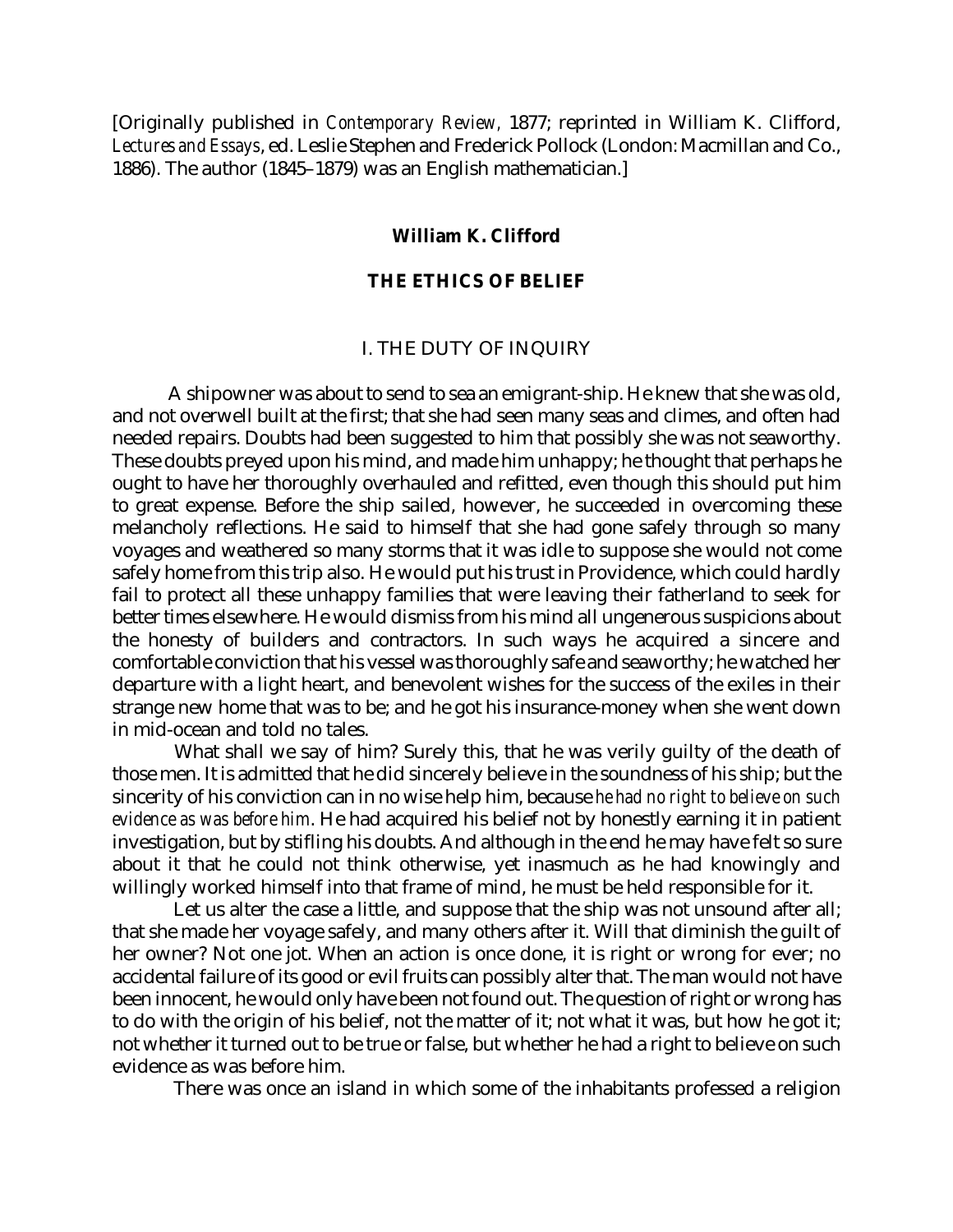## 2 William K. Clifford

teaching neither the doctrine of original sin nor that of eternal punishment. A suspicion got abroad that the professors of this religion had made use of unfair means to get their doctrines taught to children. They were accused of wresting the laws of their country in such a way as to remove children from the care of their natural and legal guardians; and even of stealing them away and keeping them concealed from their friends and relations. A certain number of men formed themselves into a society forthe purpose of agitating the public about this matter. They published grave accusations against individual citizens of the highest position and character, and did all in their power to injure these citizens in their exercise of their professions. So great was the noise they made, that a Commission was appointed to investigate the facts; but after the Commission had carefully inquired into all the evidence that could be got, it appeared that the accused were innocent. Not only had they been accused on insufficient evidence, but the evidence of their innocence was such as the agitators might easily have obtained, if they had attempted a fair inquiry. After these disclosures the inhabitants of that country looked upon the members of the agitating society, not only as persons whose judgment was to be distrusted, but also as no longer to be counted honourable men. For although they had sincerely and conscientiously believed in the charges they had made, *yet they had no right to believe on such evidence as was before them*. Their sincere convictions, instead of being honestly earned by patient inquiring, were stolen by listening to the voice of prejudice and passion.

Let us vary this case also, and suppose, other things remaining as before, that a still more accurate investigation proved the accused to have been really guilty. Would this make any difference in the guilt of the accusers? Clearly not; the question is not whether their belief was true or false, but whether they entertained it on wrong grounds. They would no doubt say, "Now you see that we were right after all; next time perhaps you will believe us." And they might be believed, but they would not thereby become honourable men. They would not be innocent, they would only be not found out. Every one of them, if he chose to examine himself *in foro conscientiae*,<sup>1</sup> would know that he had acquired and nourished a belief, when he had no right to believe on such evidence as was before him; and therein he would know that he had done a wrong thing.

It may be said, however, that in both of these supposed cases it is not the belief which is judged to be wrong, but the action following upon it. The shipowner might say, "I am perfectly certain that my ship is sound, but still I feel it my duty to have her examined, before trusting the lives of so many people to her." And it might be said to the agitator, "However convinced you were of the justice of your cause and the truth of your convictions, you ought not to have made a public attack upon any man's character until you had examined the evidence on both sides with the utmost patience and care."

In the first place, let us admit that, so far as it goes, this view of the case is right and necessary; right, because even when a man's belief is so fixed that he cannot think otherwise, he still has a choice in regard to the action suggested by it, and so cannot escape the duty of investigating on the ground of the strength of his convictions; and necessary,

<sup>&</sup>lt;sup>1</sup>[In foro conscientiae (Latin): before the tribunal of conscience. (Instr.)]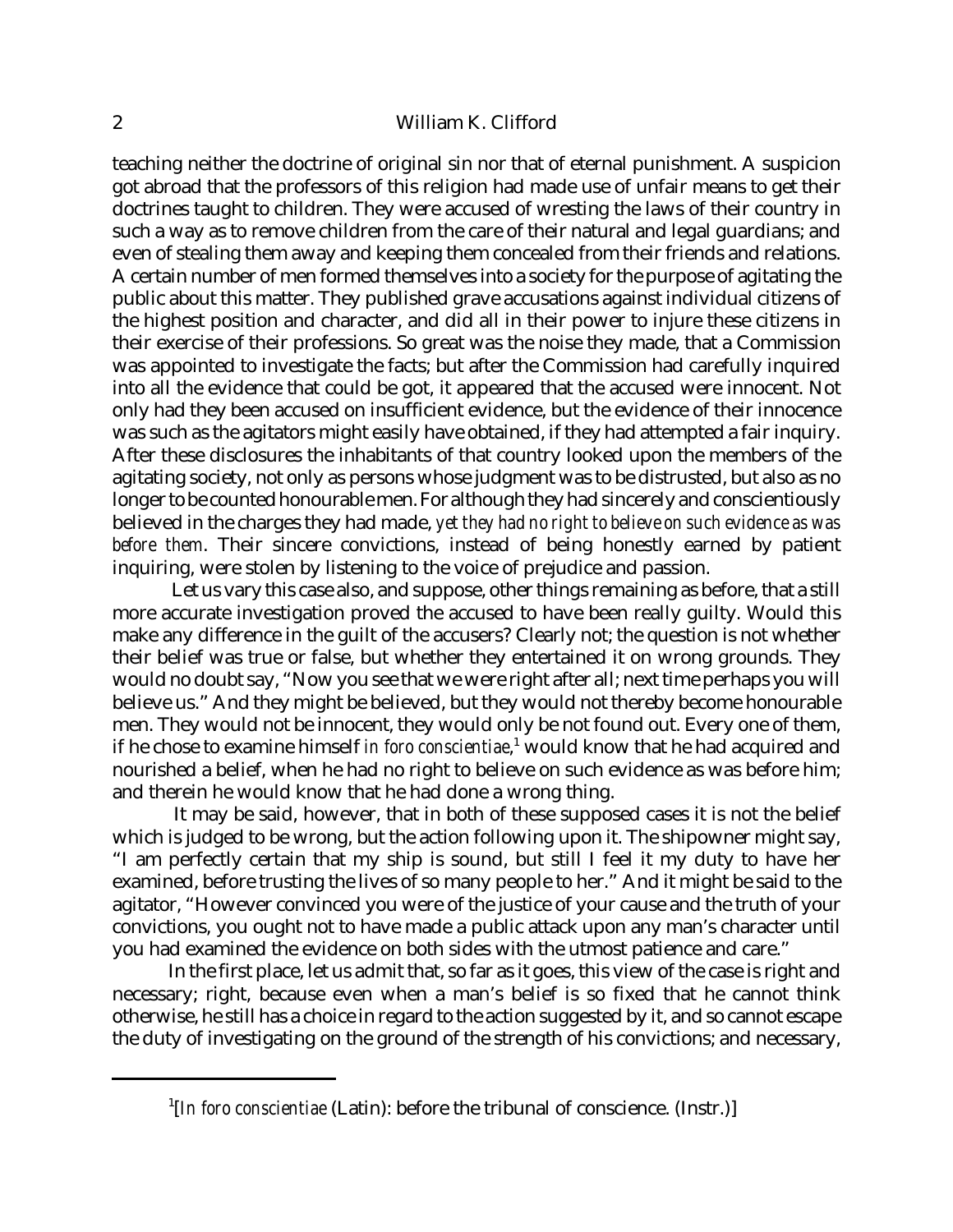because those who are not yet capable of controlling their feelings and thoughts must have a plain rule dealing with overt acts.

But this being premised as necessary, it becomes clear that it is not sufficient, and that our previous judgment is required to supplement it. For it is not possible so to sever the belief from the action it suggests as to condemn the one without condemning the other. No man holding a strong belief on one side of a question, or even wishing to hold a belief on one side, can investigate it with such fairness and completeness as if he were really in doubt and unbiased; so that the existence of a belief not founded on fair inquiry unfits a man for the performance of this necessary duty.

Nor is it that truly a belief at all which has not some influence upon the actions of him who holds it. He who truly believes that which prompts him to an action has looked upon the action to lust after it, he has committed it already in his heart. If a belief is not realized immediately in open deeds, it is stored up for the guidance of the future. It goes to make a part of that aggregate of beliefs which is the link between sensation and action at every moment of all our lives, and which is so organized and compacted together that no part of it can be isolated from the rest, but every new addition modifies the structure of the whole. No real belief, however trifling and fragmentary it may seem, is ever truly insignificant; it prepares us to receive more of its like, confirms those which resembled it before, and weakens others; and so gradually it lays a stealthy train in our inmost thoughts, which may someday explode into overt action, and leave its stamp upon our character for ever.

And no one man's belief is in any case a private matter which concerns himself alone. Our lives are guided by that general conception of the course of things which has been created by society for social purposes. Our words, our phrases, our forms and processes and modes of thought, are common property, fashioned and perfected from age to age; an heirloom which every succeeding generation inherits as a precious deposit and a sacred trust to be handled on to the next one, not unchanged but enlarged and purified, with some clear marks of its proper handiwork. Into this, for good or ill, is woven every belief of every man who has speech of his fellows. An awful privilege, and an awful responsibility, that we should help to create the world in which posterity will live.

In the two supposed cases which have been considered, it has been judged wrong to believe on insufficient evidence, or to nourish belief by suppressing doubts and avoiding investigation. The reason of this judgment is not far to seek: it is that in both these cases the belief held by one man was of great importance to other men. But forasmuch as no belief held by one man, however seemingly trivial the belief, and however obscure the believer, is ever actually insignificant or without its effect on the fate of mankind, we have no choice but to extend our judgment to all cases of belief whatever. Belief, that sacred faculty which prompts the decisions of our will, and knits into harmonious working all the compacted energies of our being, is ours not for ourselves but for humanity. It is rightly used on truths which have been established by long experience and waiting toil, and which have stood in the fierce light of free and fearless questioning. Then it helps to bind men together, and to strengthen and direct their common action. It is desecrated when given to unproved and unquestioned statements, forthe solace and private pleasure of the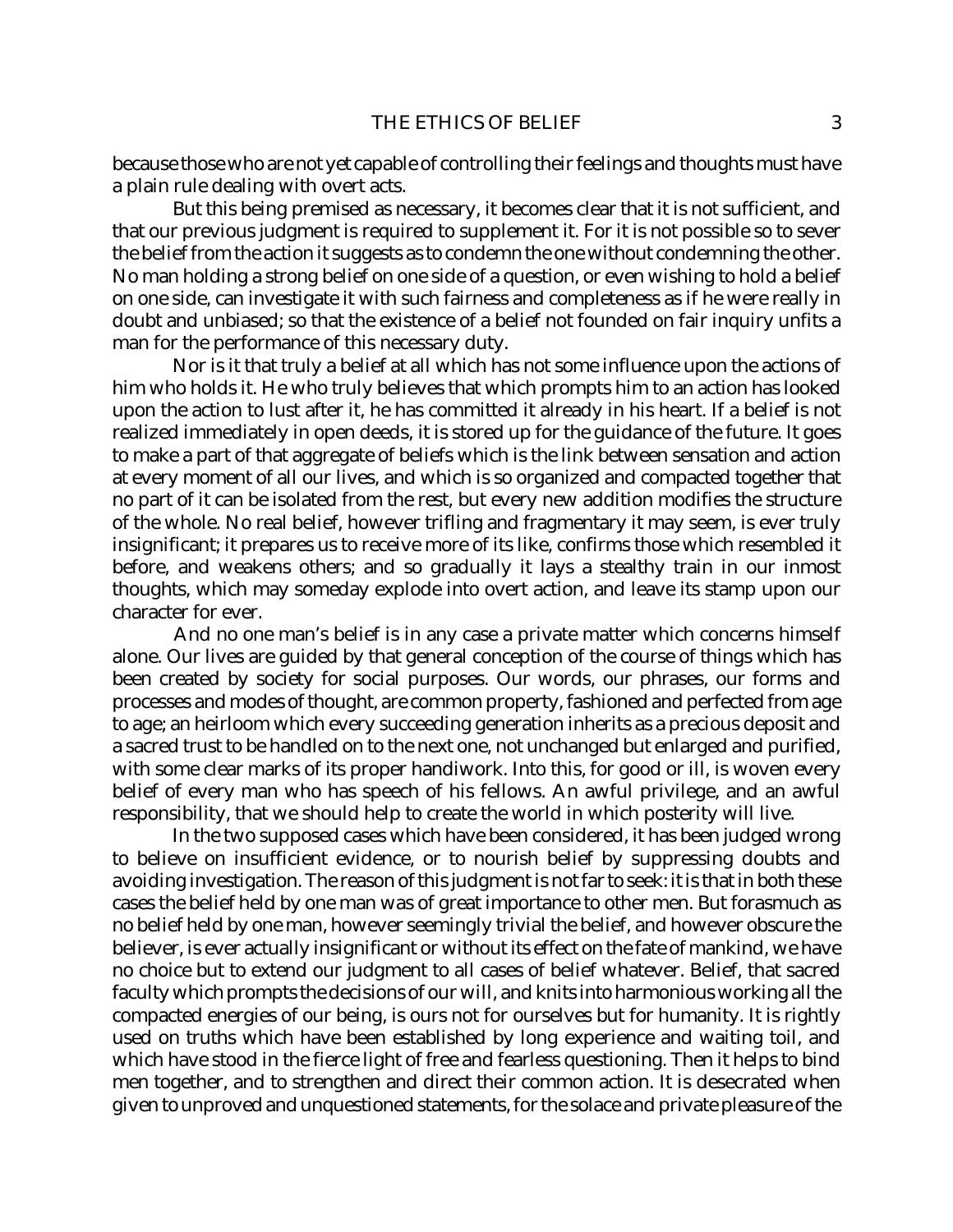## 4 William K. Clifford

believer; to add a tinsel splendour to the plain straight road of our life and display a bright mirage beyond it; or even to drown the common sorrows of our kind by a self-deception which allows them not only to cast down, but also to degrade us. Whoso would deserve well of his fellows in this matter will guard the purity of his beliefs with a very fanaticism of jealous care, lest at any time it should rest on an unworthy object, and catch a stain which can never be wiped away.

It is not only the leader of men, statesmen, philosopher, or poet, that owes this bounden duty to mankind. Every rustic who delivers in the village alehouse his slow, infrequent sentences, may help to kill or keep alive the fatal superstitions which clog his race. Every hard-worked wife of an artisan may transmit to her children beliefs which shall knit society together, or rend it in pieces. No simplicity of mind, no obscurity of station, can escape the universal duty of questioning all that we believe.

It is true that this duty is a hard one, and the doubt which comes out of it is often a very bitter thing. It leaves us bare and powerless where we thought that we were safe and strong. To know all about anything is to know how to deal with it under all circumstances. We feel much happier and more secure when we think we know precisely what to do, no matter what happens, than when we have lost our way and do not know where to turn. And if we have supposed ourselves to know all about anything, and to be capable of doing what is fit in regard to it, we naturally do not like to find that we are really ignorant and powerless, that we have to begin again at the beginning, and try to learn what the thing is and how it is to be dealt with—if indeed anything can be learnt about it. It is the sense of power attached to a sense of knowledge that makes men desirous of believing, and afraid of doubting.

This sense of power is the highest and best of pleasures when the belief on which it is founded is a true belief, and has been fairly earned by investigation. For then we may justly feel that it is common property, and holds good for others as well as for ourselves. Then we may be glad, not that *I* have learned secrets by which I am safer and stronger, but that *we men* have got mastery over more of the world; and we shall be strong, not for ourselves but in the name of Man and his strength. But if the belief has been accepted on insufficient evidence, the pleasure is a stolen one. Not only does it deceive ourselves by giving us a sense of power which we do not really possess, but it is sinful, because it is stolen in defiance of our duty to mankind. That duty is to guard ourselves from such beliefs as from pestilence, which may shortly master our own body and then spread to the rest of the town. What would be thought of one who, for the sake of a sweet fruit, should deliberately run the risk of bringing a plague upon his family and his neighbours?

 And, as in other such cases, it is not the risk only which has to be considered; for a bad action is always bad at the time when it is done, no matter what happens afterwards. Every time we let ourselves believe for unworthy reasons, we weaken our powers of selfcontrol, of doubting, of judicially and fairly weighing evidence. We all suffer severely enough from the maintenance and support of false beliefs and the fatally wrong actions which they lead to, and the evil born when one such belief is entertained is great and wide. But a greater and wider evil arises when the credulous character is maintained and supported, when a habit of believing for unworthy reasons is fostered and made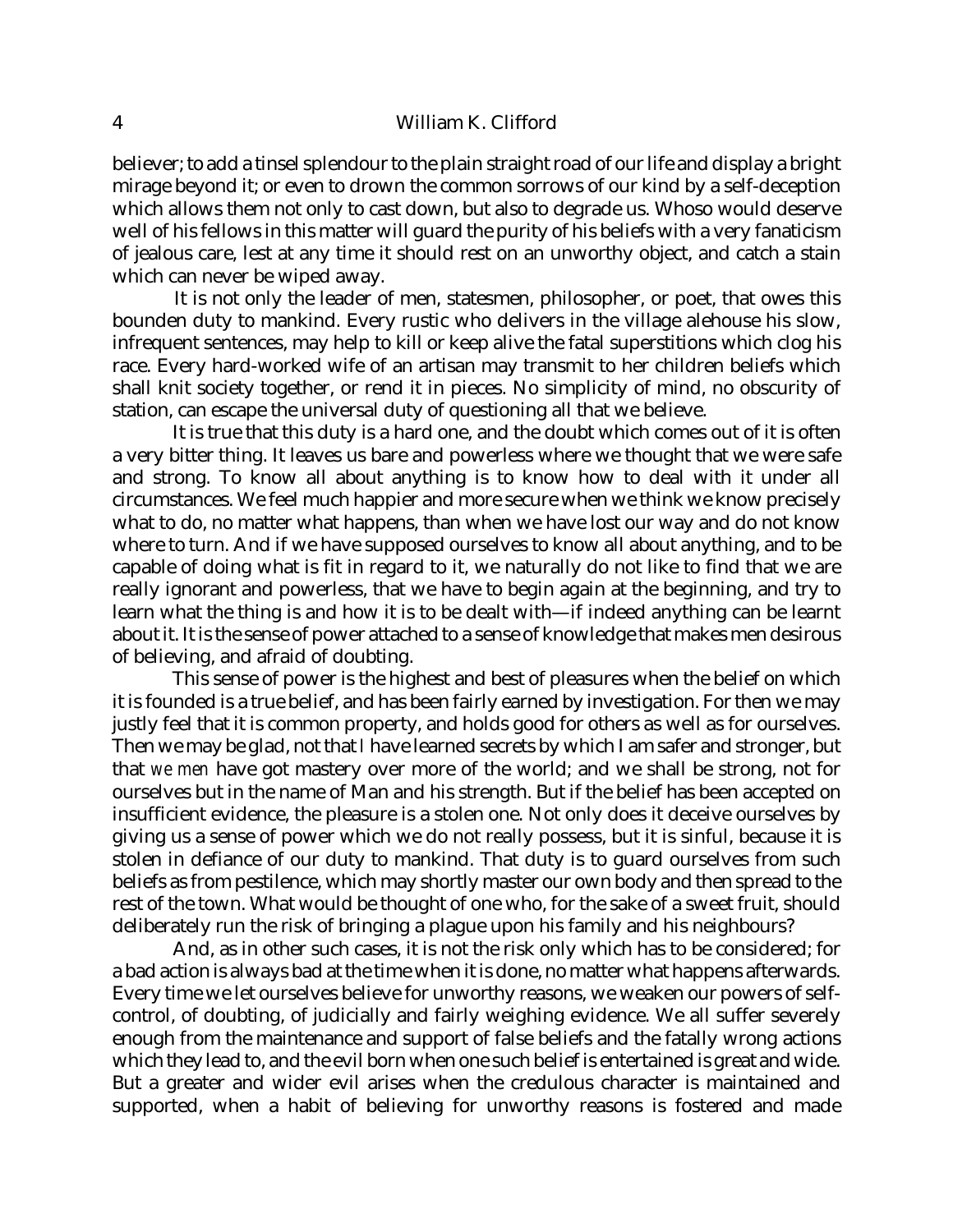permanent. If I steal money from any person, there may be no harm done from the mere transfer of possession; he may not feel the loss, or it may prevent him from using the money badly. But I cannot help doing this great wrong towards Man, that I make myself dishonest. What hurts society is not that it should lose its property, but that it should become a den of thieves, for then it must cease to be society. This is why we ought not to do evil, that good may come; for at any rate this great evil has come, that we have done evil and are made wicked thereby. In like manner, if I let myself believe anything on insufficient evidence, there may be no great harm done by the mere belief; it may be true after all, or I may never have occasion to exhibit it in outward acts. But I cannot help doing this great wrong towards Man, that I make myself credulous. The danger to society is not merely that it should believe wrong things, though that is great enough; but that it should become credulous, and lose the habit of testing things and inquiring into them; for then it must sink back into savagery.

The harm which is done by credulity in a man is not confined to the fostering of a credulous character in others, and consequent support of false beliefs. Habitual want of care about what I believe leads to habitual want of care in others about the truth of what is told to me. Men speak the truth to one another when each reveres the truth in his own mind and in the other's mind; but how shall my friend revere the truth in my mind when I myself am careless about it, when I believe thing because I want to believe them, and because they are comforting and pleasant? Will he not learn to cry, "Peace," to me, when there is no peace?<sup>2</sup> By such a course I shall surround myself with a thick atmosphere of falsehood and fraud, and in that I must live. It may matter little to me, in my cloud-castle of sweet illusions and darling lies; but it matters much to Man that I have made my neighbours ready to deceive. The credulous man is father to the liar and the cheat; he lives in the bosom of this his family, and it is no marvel if he should become even as they are. So closely are our duties knit together, that whoso shall keep the whole law, and yet offend in one point, he is guilty of all.

To sum up: it is wrong always, everywhere, and for anyone, to believe anything upon insufficient evidence.

If a man, holding a belief which he was taught in childhood or persuaded of afterwards, keeps down and pushes away any doubts which arise about it in his mind, purposely avoids the reading of books and the company of men that call into question or discuss it, and regards as impious those questions which cannot easily be asked without disturbing it—the life of that man is one long sin against mankind.

If this judgment seems harsh when applied to those simple souls who have never known better, who have been brought up from the cradle with a horror of doubt, and taught that their eternal welfare depends on *what* they believe, then it leads to the very

 $^{2}$ [An allusion to Jeremiah 6:14 and 8:11: "They have healed the wound of my people lightly, saying, 'Peace, peace,' when there is no peace" (Revised Standard Version). (Instr.)]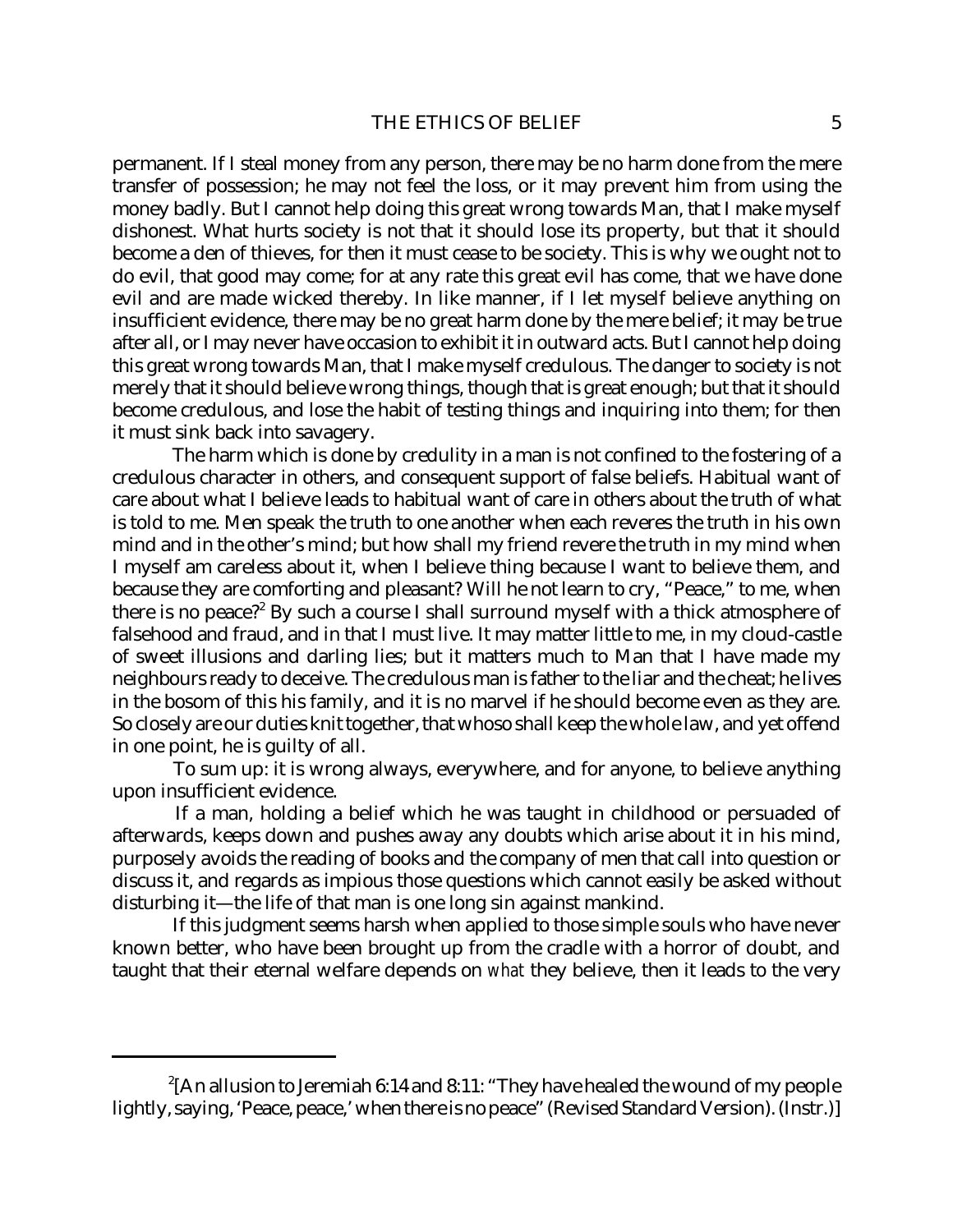serious question, *Who hath made Israel to sin?*<sup>3</sup>

It may be permitted me to fortify this judgment with the sentence of Milton—

A man may be a heretic in the truth; and if he believe things only because his pastor says so, or the assembly so determine, without knowing other reason, though his belief be true, yet the very truth he holds becomes his heresy.<sup>4</sup>

And with this famous aphorism of Coleridge—

He who begins by loving Christianity better than Truth, will proceed by loving his own sect or Church better than Christianity, and end loving himself better than all.<sup>5</sup>

Inquiry into the evidence of a doctrine is not to be made once for all, and then taken as finally settled. It is never lawful to stifle a doubt; for either it can be honestly answered by means of the inquiry already made, or else it proves that the inquiry was not complete.

 "But," says one, "I am a busy man; I have no time for the long course of study which would be necessary to make me in any degree a competent judge of certain questions, or even able to understand the nature of the arguments."

Then he should have no time to believe.

# II. THE WEIGHT OF AUTHORITY

Are we then to become universal sceptics, doubting everything, afraid always to put one foot before the other until we have personally tested the firmness of the road? Are we to deprive ourselves of the help and guidance of that vast body of knowledge which is daily growing upon the world, because neither we nor any other one person can possibly test a hundredth part of it by immediate experiment or observation, and because it would not be completely proved if we did? Shall we steal and tell lies because we have had no personal experience wide enough to justify the belief that it is wrong to do so?

There is no practical danger that such consequences will ever follow from scrupulous care and self-control in the matter of belief. Those men who have most nearly done their duty in this respect have found that certain great principles, and these most fitted for the guidance of life, have stood out more and more clearly in proportion to the

<sup>4</sup>*Areopagitica*.

<sup>5</sup>*Aids to Reflection*.

 $^3$ [I have not been able to find this phrase (as a question) in the Bible, but the relative clause "who [or which] made Israel to sin" occurs repeatedly in the two books of Kings. (Instr.)]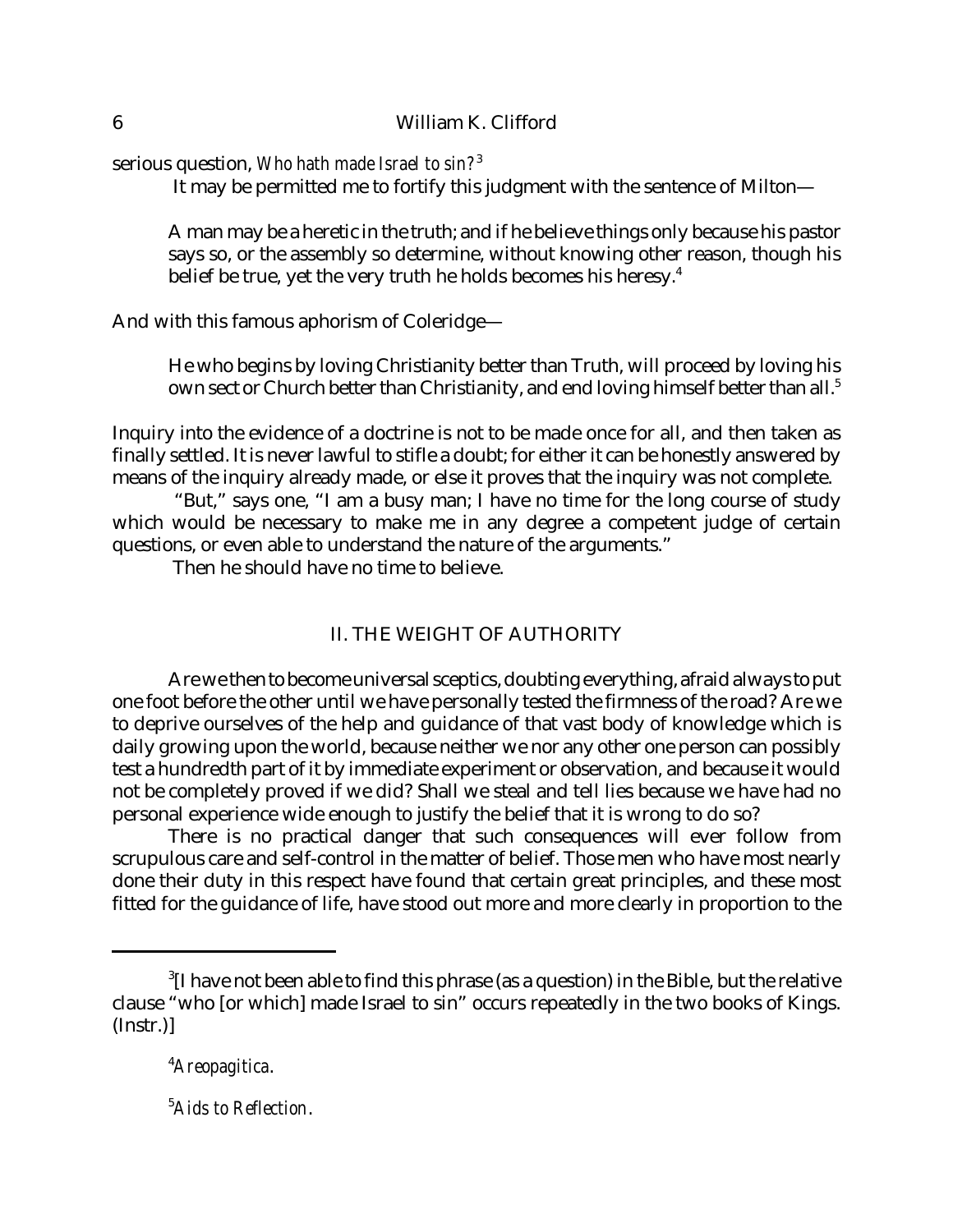care and honesty with which they were tested, and have acquired in this way a practical certainty. The beliefs about right and wrong which guide our actions in dealing with men in society, and the beliefs about physical nature which guide our actions in dealing with animate and inanimate bodies, these never suffer from investigation; they can take care of themselves, without being propped up by "acts of faith," the clamour of paid advocates, or the suppression of contrary evidence. Moreover there are many cases in which it is our duty to act upon probabilities, although the evidence is not such as to justify present belief; because it is precisely by such action, and by observation of its fruits, that evidence is got which may justify future belief. So that we have no reason to fear lest a habit of conscientious inquiry should paralyse the actions of our daily life.<sup>6</sup>

\* \* \*

What shall we say of that authority, more venerable and august than any individual witness, the time-honoured tradition of the human race? An atmosphere of beliefs and conceptions has been formed by the labours and struggles of our forefathers, which enables us to breathe amid the various and complex circumstances of our life. It is around and about us and within us; we cannot think except in the forms and processes of thought which it supplies. Is it possible to doubt and to test it? and if possible, is it right?

We shall find reason to answer that it is not only possible and right, but our bounden duty; that the main purpose of the tradition itself is to supply us with the means of asking questions, of testing and inquiring into things; that if we misuse it, and take it as a collection of cut-and-dried statements to be accepted without further inquiry, we are not only injuring ourselves here, but, by refusing to do our part towards the building up of the fabric which shall be inherited by our children, we are tending to cut off ourselves and our race from the human line.

\* \* \*

In regard, then, to the sacred tradition of humanity, we learn that it consists, not in propositions or statements which are to be accepted and believed on the authority of the tradition, but in questions rightly asked, in conceptions which enable us to ask further questions, and in methods of answering questions. The value of all these things depends on their being tested day by day. The very sacredness of the precious deposit imposes upon us the duty and the responsibility of testing it, of purifying and enlarging it to the utmost of our power. He who makes use of its results to stifle his own doubts, or to hamper the inquiry of others, is guilty of a sacrilege which centuries shall never be able to blot out. When the labours and questionings of honest and brave men shall have built up the fabric of known truth to a glory which we in this generation can neither hope for

<sup>&</sup>lt;sup>6</sup>[The triplets of asterisks below (\* \* \*) each indicate an omission of several paragraphs. (Instr.)]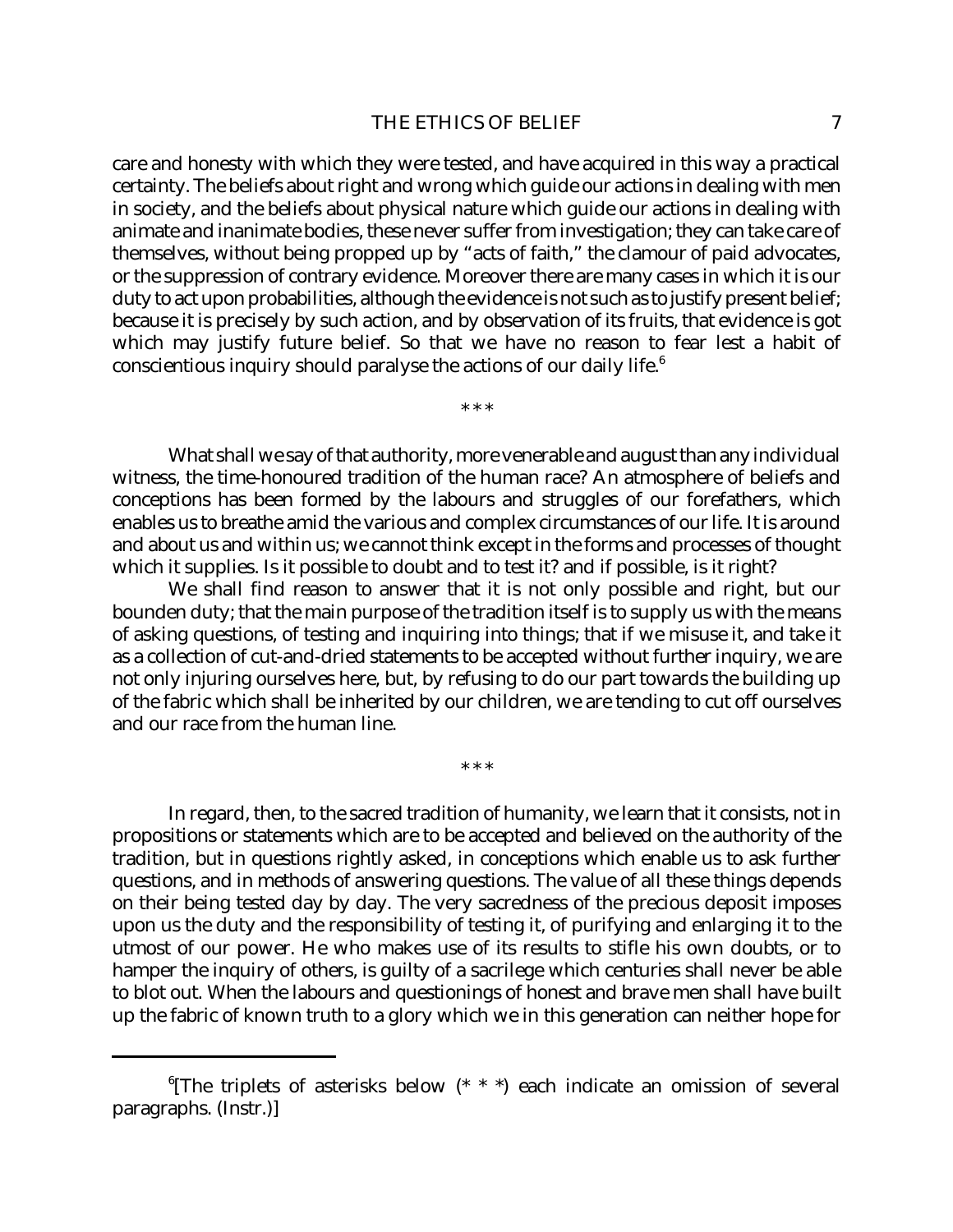nor imagine, in that pure and holy temple he shall have no part nor lot, but his name and his works shall be cast out into the darkness of oblivion for ever.

#### III. THE LIMITS OF INFERENCE

The question in what cases we may believe that which goes beyond our experience, is a very large and delicate one, extending to the whole range of scientific method, and requiring a considerable increase in the application of it before it can be answered with anything approaching to completeness. But one rule, lying on the threshold of the subject, of extreme simplicity and vast practical importance, may here be touched upon and shortly laid down.

A little reflection will show us that every belief, even the simplest and most fundamental, goes beyond experience when regarded as a guide to our actions. A burnt child dreads the fire, because it believes that the fire will burn it to-day just as it did yesterday; but this belief goes beyond experience, and assumes that the unknown fire of to-day is like the known fire of yesterday. Even the belief that the child was burnt yesterday goes beyond present experience, which contains only the memory of a burning, and not the burning itself; it assumes, therefore, that this memory is trustworthy, although we know that a memory may often be mistaken. But if it is to be used as a guide to action, as a hint of what the future is to be, it must assume something about that future, namely, that it will be consistent with the supposition that the burning really took place yesterday; which is going beyond experience. Even the fundamental "I am," which cannot be doubted, is no guide to action until it takes to itself "I shall be," which goes beyond experience. The question is not, therefore, "May we believe what goes beyond experience?" for this is involved in the very nature of belief; but "How far and in what manner may we add to our experience in forming our beliefs?"

And an answer, of utter simplicity and universality, is suggested by the example we have taken: a burnt child dreads the fire. We may go beyond experience by assuming that what we do not know is like what we do know; or, in other words, we may add to our experience on the assumption of a uniformity in nature. What this uniformity precisely is, how we grow in the knowledge of it from generation to generation, these are questions which for the present we lay aside, being content to examine two instances which may serve to make plainer the nature of the rule.

From certain observations made with the spectroscope, we infer the existence of hydrogen in the sun. By looking into the spectroscope when the sun is shining on its slit, we see certain definite bright lines: and experiments made upon bodies on the earth have taught us that when these bright lines are seen hydrogen is the source of them. We assume, then, that the unknown bright lines in the sun are like the known bright lines of the laboratory, and that hydrogen in the sun behaves as hydrogen under similar circumstances would behave on the earth.

But are we not trusting our spectroscope too much? Surely, having found it to be trustworthy for terrestrial substances, where its statements can be verified by man, we are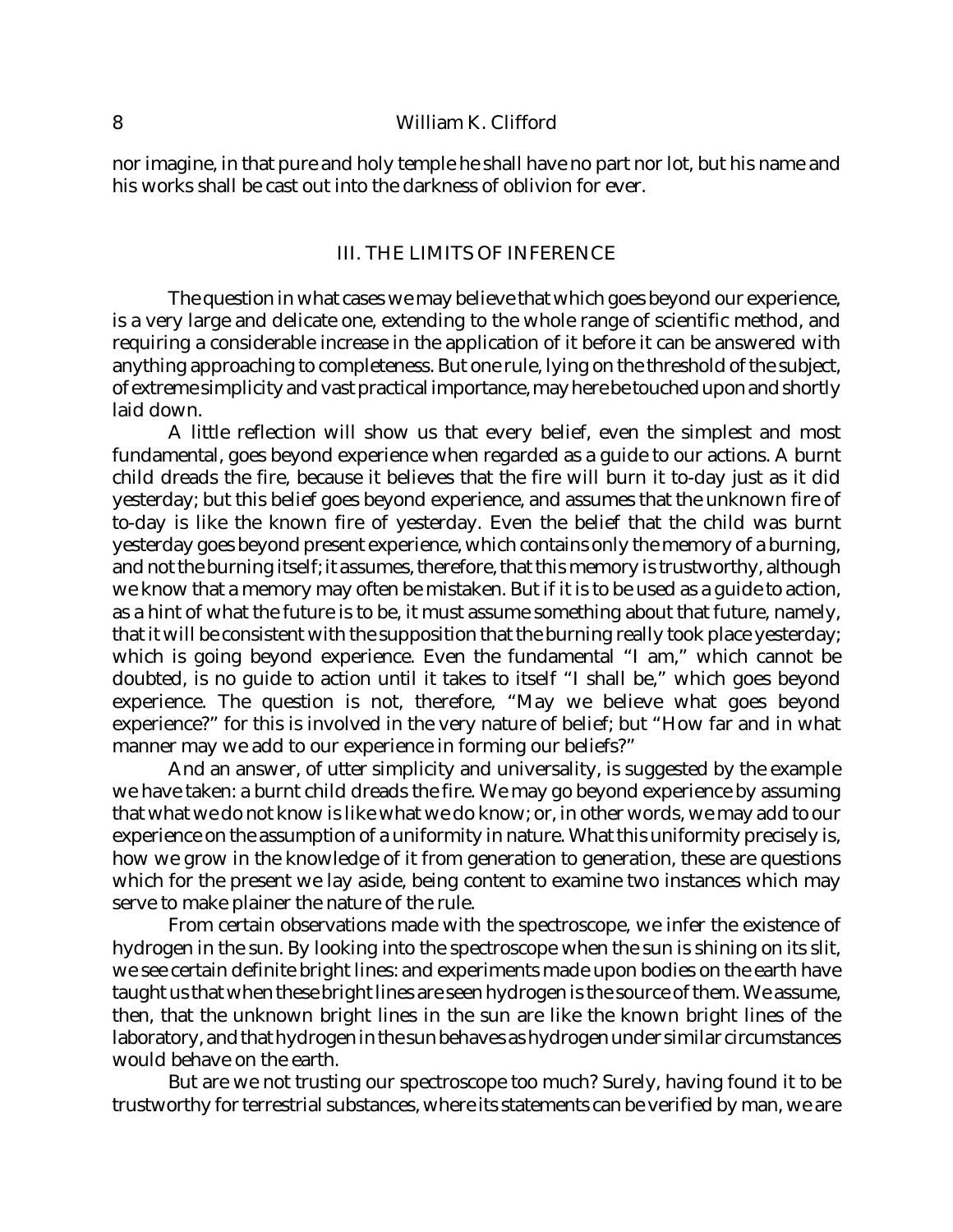justified in accepting its testimony in other like cases; but not when it gives us information about things in the sun, where its testimony cannot be directly verified by man?

Certainly, we want to know a little more before this inference can be justified; and fortunately we do know this. The spectroscope testifies to exactly the same thing in the two cases; namely, that light-vibrations of a certain rate are being sent through it. Its construction is such that if it were wrong about this in one case, it would be wrong in the other. When we come to look into the matter, we find that we have really assumed the matter of the sun to be like the matter of the earth, made up of a certain number of distinct substances; and that each of these, when very hot, has a distinct rate of vibration, by which it may be recognised and singled out from the rest. But this is the kind of assumption which we are justified in using when we add to our experience. It is an assumption of uniformity in nature, and can only be checked by comparison with many similar assumptions which we have to make in other such cases.

But is this a true belief, of the existence of hydrogen in the sun? Can it help in the right guidance of human action?

Certainly not, if it is accepted on unworthy grounds, and without some understanding of the process by which it is got at. But when this process is taken in as the ground of the belief, it becomes a very serious and practical matter. For if there is no hydrogen in the sun, the spectroscope—that is to say, the measurement of rates of vibration—must be an uncertain guide in recognising different substances; and consequently it ought not to be used in chemical analysis—in assaying, for example—to the great saving of time, trouble, and money. Whereas the acceptance of the spectroscopic method as trustworthy has enriched us not only with new metals, which is a great thing, but with new processes of investigation, which is vastly greater.

For another example, let us consider the way in which we infer the truth of an historical event—say the siege of Syracuse in the Peloponnesian war. Our experience is that manuscripts exist which are said to be and which call themselves manuscripts of the history of Thucydides; that in other manuscripts, stated to be by later historians, he is described as living during the time of the war; and that books, supposed to date from the revival of learning, tell us how these manuscripts had been preserved and were then acquired. We find also that men do not, as a rule, forge books and histories without a special motive; we assume that in this respect men in the past were like men in the present; and we observe that in this case no special motive was present. That is, we add to our experience on the assumption of a uniformity in the characters of men. Because our knowledge of this uniformity is far less complete and exact than our knowledge of that which obtains in physics, inferences of the historical kind are more precarious and less exact than inferences in many other sciences.

But if there is any special reason to suspect the character of the persons who wrote or transmitted certain books, the case becomes altered. If a group of documents give internal evidence that they were produced among people who forged books in the names of others, and who, in describing events, suppressed those things which did not suit them, while they amplified such as did suit them; who not only committed these crimes, but gloried in them as proofs of humility and zeal; then we must say that upon such